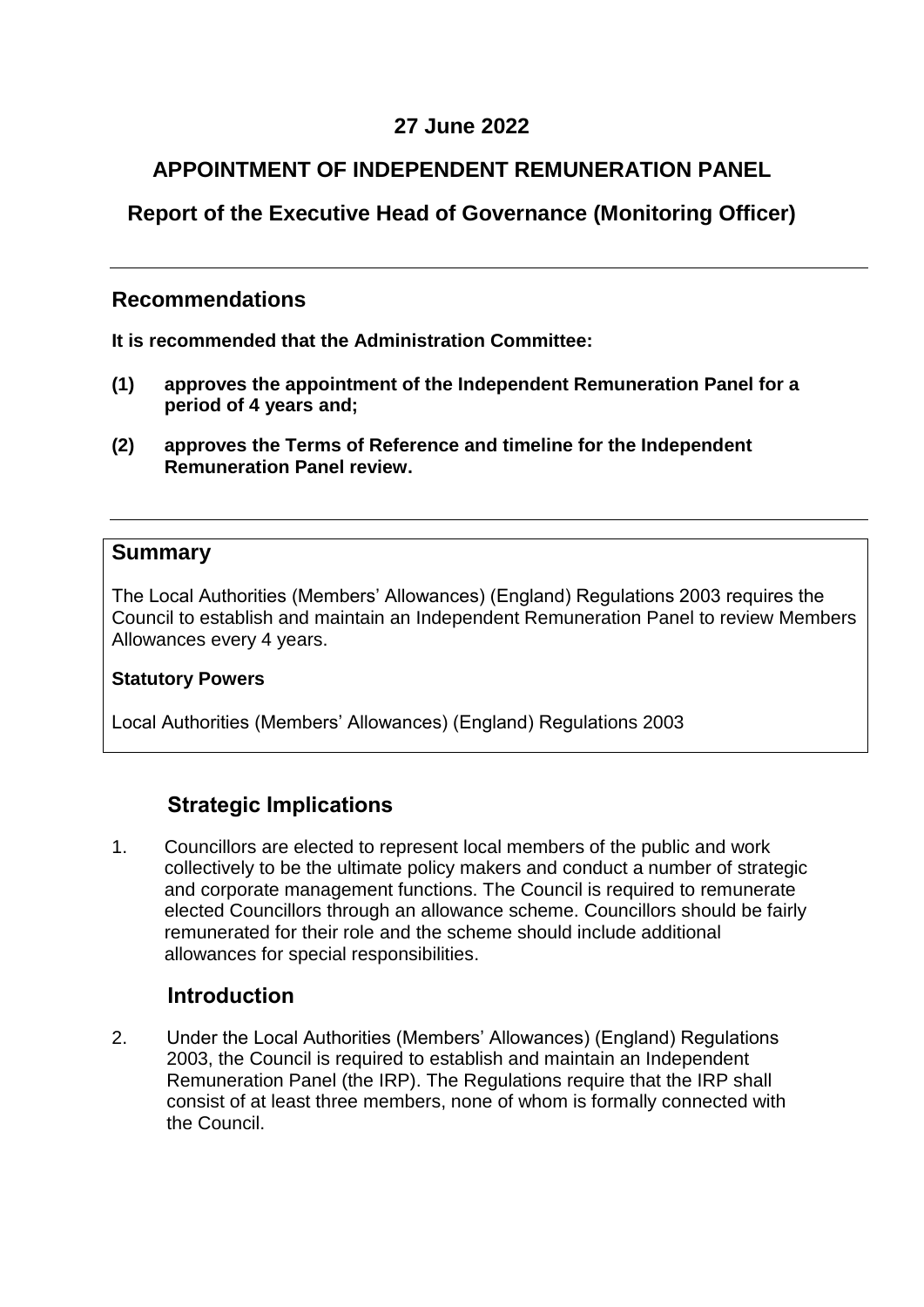- 3. The Panel undertakes the task of formally reviewing the Councillors' Allowances Scheme every 4 years. The Panel provides advice on its Councillors' Allowance Scheme and the nature and level of allowances to be paid. The Council must have regard to this advice when reviewing or amending its scheme. No amendments can be made to the scheme without consideration by the IRP.
- <span id="page-1-0"></span>4. An annual review is conducted by the Democratic Services Manager.

## **[Appointment](#page-1-0) of the Independent Remuneration Panel**

- 5. The Statutory Guidance on Councillors' Allowances requires the Council to adopt an appointments process which best results in the Panel membership being truly independent and well-qualified to discharge its function.
- 6. An advert was placed on the Council's website in September 2021 and was available for approximately 3 months. A copy of the Recruitment Pack can be found at Appendix 1. The deadline for submission of applications was extended to early 2022. Three applications were received. In March 2022, the Monitoring Officer and Democratic Services Manager interviewed the three applicants:
	- Julie Byrom is currently the Independent Person for two Councils, one local and another in the north-east of England. Julie is a Board Member for the National Examining Board for Dental Nurses and a Dental Nurse Examiner.
	- Margaret Waller lives in Eastleigh and is a member of the Chartered Institute of Personnel and Development. Margaret has worked in district, city, London Borough and Metropolitan Borough Councils as well as 16 years in Human Resources in the Police Service where she implemented a new pay and remuneration system.
	- Peter Williamson is an ex frontline Police Officer having left after 17 years due to injury on duty. He has lived within Eastleigh Borough all his life and is now a local business owner within multiple fields bringing specialist knowledge to certain private sectors.
- 7. All three panel members are independent, have the right skills and attributes and are able to undertake the functions of the panel. It is recommended that this Committee agrees that they be appointed to form the Council's Independent Remuneration Panel (IRP) for a term of 4 years.
- 8. The Panel met with the Executive Head of Governance (Monitoring Officer) and the Democratic Services Manager on the 7 June 2022 to discuss the Review of Councillor Allowances and as part of the discussion agreed; subject to the panel being appointment by this Committee, that Margaret Waller would be the Chair of the Independent Remuneration Panel.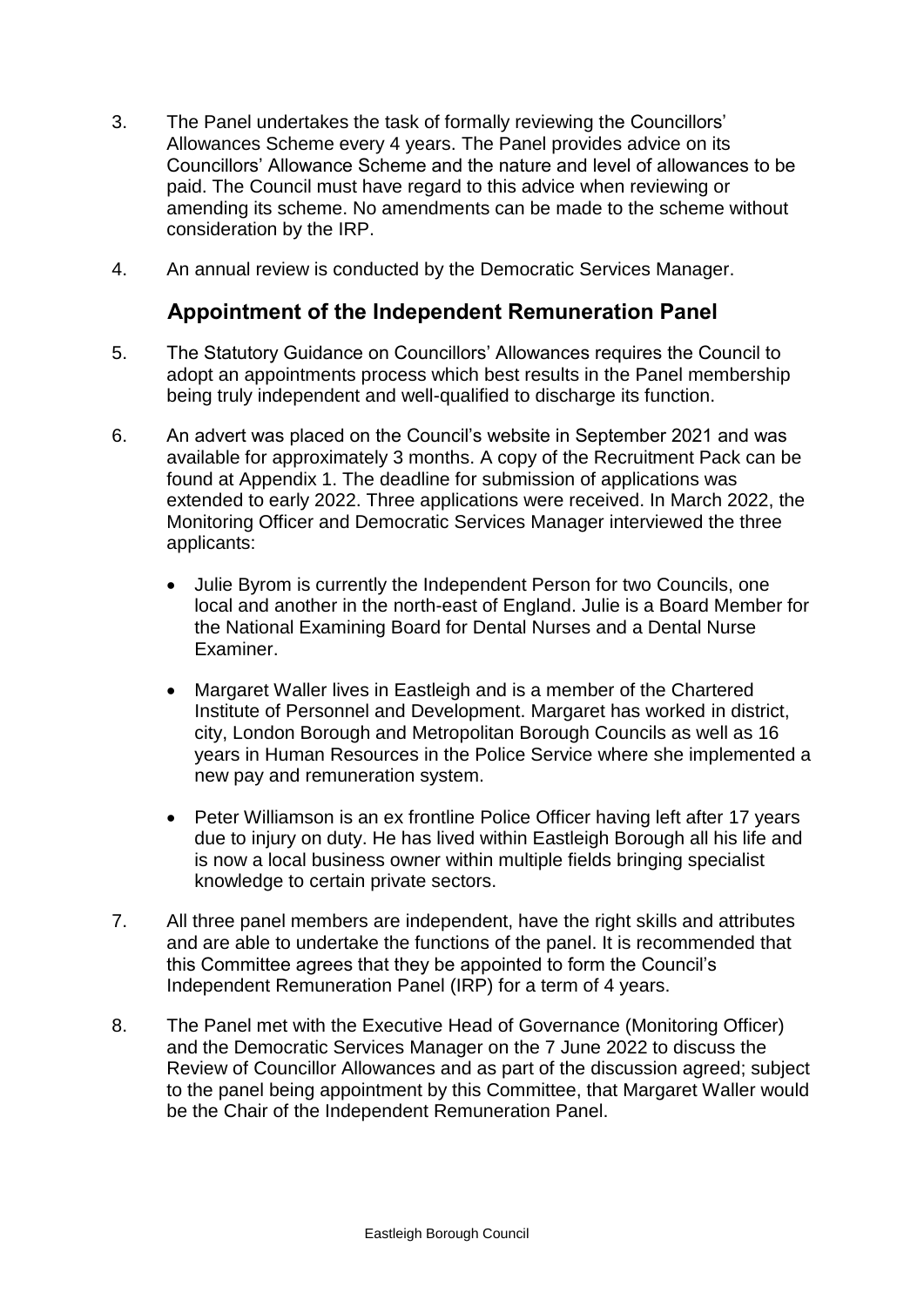## **Terms of Reference**

- <span id="page-2-0"></span>9. It is proposed that the IRP, if appointed, commence the Review of Councillors' Allowances. Appendix Two provides the Terms of Reference and a suggested timeline for this review.
- 10. This Committee is asked to approve the Terms of Reference and timeline.

### **[Financial Implications](#page-2-0)**

11. The IRP may make recommendations to this Committee to amend some/all allowances and any budget implications will be identified and reported for future approval.

#### **[Risk Assessment](#page-2-1)**

<span id="page-2-1"></span>12. To comply with legislative requirements, the Council must appoint an Independent Remuneration Panel made up of at least three persons to provide advice on the Councillors' Allowance Scheme and formally conduct a review every four years.

# **[Equality and Diversity Implications](#page-2-2)**

<span id="page-2-2"></span>13. The Equality Act is not relevant to the decision in this report because it is a report making an appointment. However, as part of the review of allowances the panel will give due regard to equality and diversity implications when assessing the current scheme.

## **Climate Change and Environmental Implications**

14. Climate Change and Environmental Implications are not relevant to the decision in this report as it is a report making an appointment to a panel.

#### **[Conclusion](#page-2-3)**

<span id="page-2-3"></span>15. It is recommended that this Committee approves the appointment of the Independent Remuneration Panel for a term of 4 years and the terms of reference and timescale for the Review of Councillor Allowances.

JOANNE CASSAR EXECUTIVE HEAD OF GOVERNANCE (MONITORING OFFICER) Date: [15 June 2022](#page-2-4) Contact Officer: Joanne Cassar Tel No: 02380 688015 e-mail: [Joanne.cassar@eastleigh.gov.uk](mailto:Joanne.cassar@eastleigh.gov.uk) Appendices Attached: Two

#### <span id="page-2-4"></span>**LOCAL GOVERNMENT ACT 1972 - SECTION 100D**